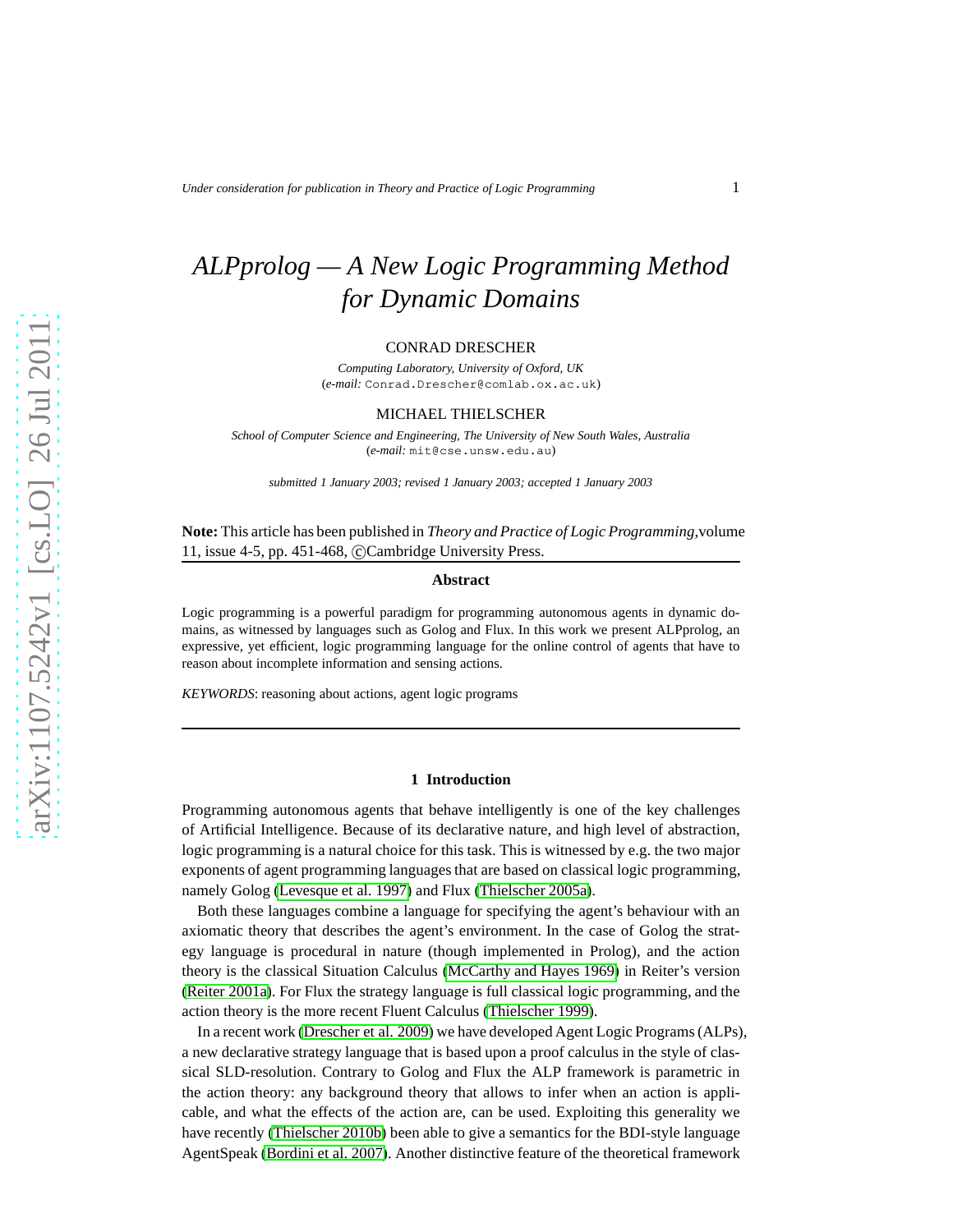is the elegant handling of incomplete information for offline planning via *disjunctive substitutions*. By default, ALPs are combined with our new Unifying Action Calculus (UAC) [\(Thielscher 2011\)](#page-15-7) that encompasses the major logical action calculi, including both the Situation Calculus and the Fluent Calculus, as well as many planning domain description languages. The ALP formalism stays entirely within classical logic.

The implementation of any fragment of the ALPprolog framework consists of (1) an implementation of the proof calculus, and (2) an action theory reasoner. Existing mature Prolog technology can be used out of the box for (1) unless disjunctive substitutions enter the picture. For (2) we can also exploit existing technology: E.g. Golog implements a fragment of the Situation Calculus, and Flux handles a fragment of the Fluent Calculus. In [\(Drescher et al. 2009\)](#page-14-1) the implementation of a Description Logic-based fragment of the Fluent Calculus is described.

In this work we present ALPprolog, where the underlying action theory is an essentially propositional version of the Fluent Calculus in the UAC that includes a simple, yet powerful model of sensing. ALPprolog is intended for the online control of agents, where actions are immediately executed. This starkly contrasts with offline reasoning, where agents may make assumptions to see where these are leading. ALPprolog was developed specifically for the efficient handling of large ground state representations, something that we consider to be practically useful. To this end ALPprolog combines strong-points of Golog and Flux:

- From Golog it takes the representation of the agent's state knowledge in full propositional logic via prime implicates; and
- From Flux it takes the principle of progression: The agent's state knowledge is updated upon the execution of an action. In standard Golog the agent's initial state knowledge is never updated.<sup>[1](#page-1-0)</sup> Instead, queries referring to later time-points are rewritten until they can be evaluated against the initial state knowledge, something which becomes a hindrance to good performance as the sequence of executed actions grows.

We emphasise that ALPprolog is an agent programming language in the spirit of classical logic programming in Prolog: The straightforward operational semantics provides the programmer with a powerful means to actively determine the sequence of actions that an agent executes. ALPprolog  $^2$  $^2$  can be obtained at <code><alpprolog.sourceforge.net>.</code>

The remainder of this paper is organised as follows: In Section [2](#page-1-2) we recall the basics of the ALP framework, and in Section [3](#page-7-0) we introduce ALPprolog. We evaluate the performance of ALPprolog in Section [4,](#page-13-0) and conclude in Section [5.](#page-14-2)

#### **2 ALPs in a Nutshell**

<span id="page-1-2"></span>The purpose of agent logic programs is to provide high-level control programs for agents using a combination of declarative programming with reasoning about actions. The syntax of these programs is kept very simple: standard (definite) logic programs (see e.g. [\(J.W. Lloyd 1987\)](#page-15-8)) are augmented with just two special predicates, one — written do ( $\alpha$ )

<sup>&</sup>lt;sup>1</sup> But there is a version of Golog where the initial state is periodically updated [\(Sardina and Vassos 2005\)](#page-15-9).

<span id="page-1-1"></span><span id="page-1-0"></span><sup>&</sup>lt;sup>2</sup> The name is a play on ALPs, propositional logic, and the implementation in plain Prolog.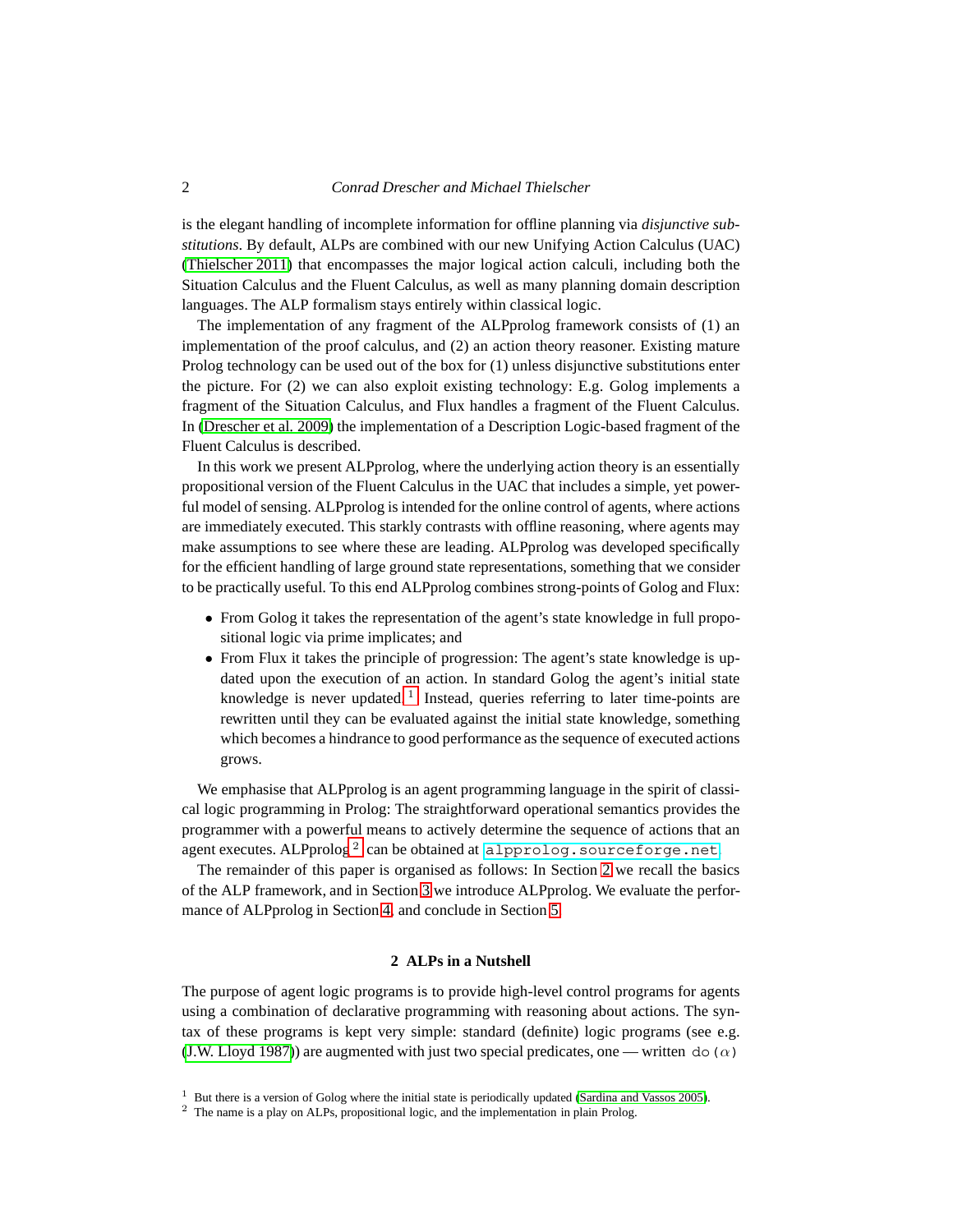— to denote the execution of an action by the agent, and one — written ? ( $\varphi$ ) — to verify properties against (the agent's model of) the state of its environment. This model, and how it is affected by actions, is defined in a separate action theory. This allows for a clear separation between the agent's strategic behaviour (given by the agent logic program itself) and the underlying theory about the agent's actions and their effects. Prior to giving the formal definition, let us illustrate the idea by an example agent logic program.

#### <span id="page-2-0"></span>*Example 1*

*Consider an agent whose task is to find gold in a maze. For the sake of simplicity, the states of the environment shall be described by a single fluent (i.e., state property):* At $(u, x)$  *to denote that*  $u \in \{$  Agent, Gold $\}$  *is at location* x. The agent can perform the action Go(y) *of going to location* y *, which is possible if* y *is adjacent to the current location of the agent. The following ALP describes a simple search strategy via a given list of locations (choice points) that the agent may visit, and an ordered collection of backtracking points. We follow the Prolog convention of writing variables with a leading uppercase letter.*

```
explore(Choicepoints,Backtrack) :- % finished, if
   ?(\text{at}(\text{agent},X)), ?(\text{at}(\text{gold},X)). % \text{gold} is found
explore(Choicepoints, Backtrack) :-
  ?(at(agent,X)),
  select(Y, Choicepoints, NewChoicepoints), % choose a direction
  do(go(Y)), % go in this direction
  explore(NewChoicepoints,[X|Backtrack]). % store the choice
explore(Choicepoints,[X|Backtrack]) :- % go back one step
  do(go(X)),
  explore(Choicepoints, Backtrack).
select(X,[X|Xs],Xs).
select(X,[Y|Xs],[Y|Ys]) :- select(X,Xs,Ys).
```
*Suppose we are given a list of choice points* C *, then the query* :- explore(C,[]) *lets the agent systematically search for gold from its current location: the first clause describes the base case where the agent is successful; the second clause lets the agent select a new location from the list of choice points and go to this location (the declarative semantics and proof theory for*  $d\rho(\alpha)$  *will require that the action is possible at the time of execution); and the third clause sends the agent back using the latest backtracking point.*

The example illustrates two distinct features of ALPs: (1) The agent strategy is defined by a logic program that may use arbitrary function and predicate symbols in addition to the signature of the underlying action theory. (2) The update of the agent's belief according to the effects of its actions is not part of the strategy. Formally, ALPs are defined as follows.

#### *Definition 1*

Consider an action theory signature  $\Sigma$  that includes the pre-defined sorts ACTION and FLUENT, along with a logic program signature Π.

- *Terms* are from  $\Sigma \cup \Pi$ .
- If p is an *n*-ary relation symbol from  $\Pi$  and  $t_1, ..., t_n$  are terms, then  $p(t_1, ..., t_n)$ is a *program atom*.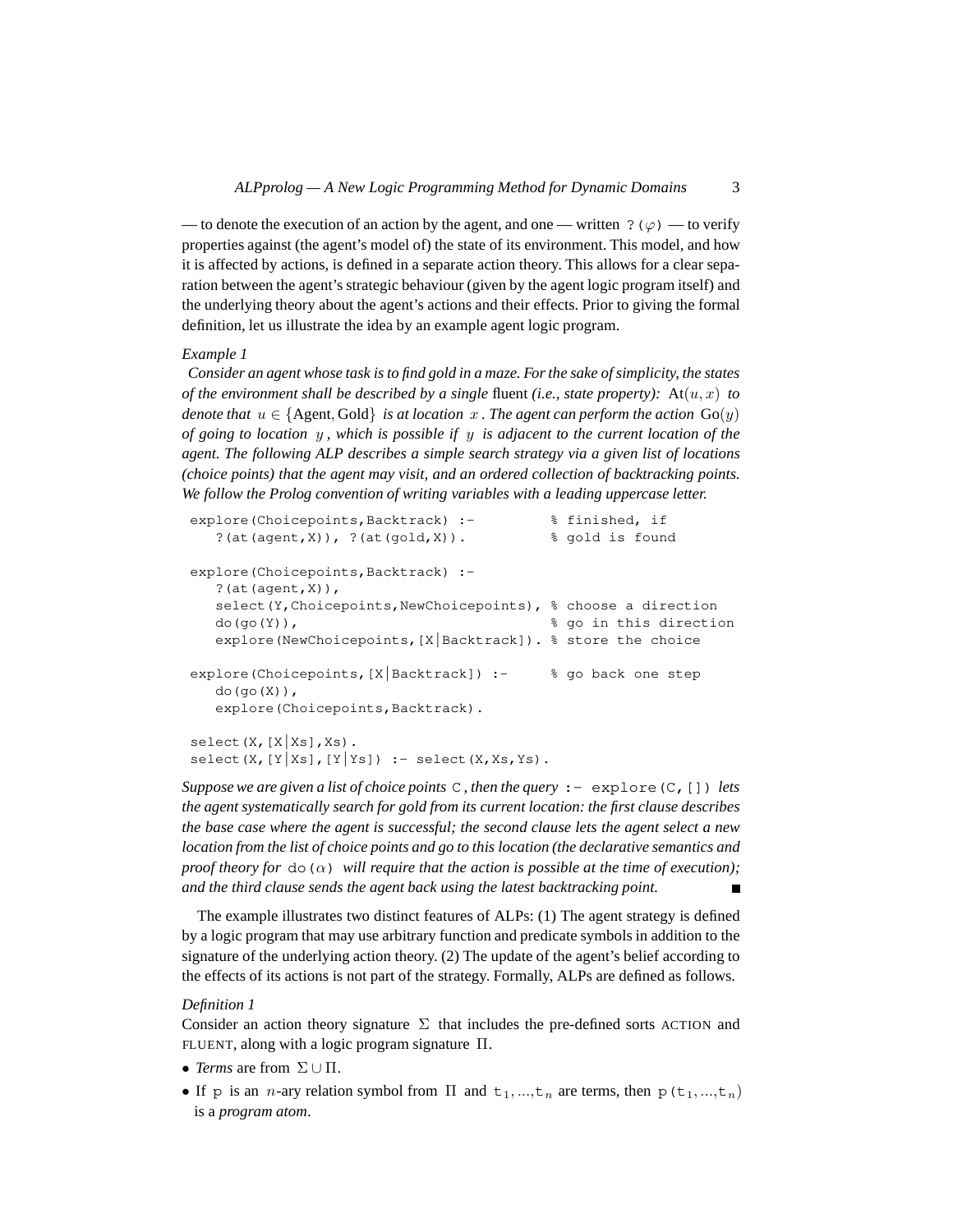- do( $\alpha$ ) is a *program atom* if  $\alpha$  is an ACTION term in  $\Sigma$ .
- ? ( $\varphi$ ) is a *program atom* if  $\varphi$  is a *state property* in  $\Sigma$ , that is, a formula (represented as a term) based on the FLUENTs in  $\Sigma$ .
- Clauses, programs, and queries are then defined as usual for definite logic programs, with the restriction that the two special atoms cannot occur in the head of a clause.

#### *2.1 Declarative Semantics: Program + Action Theory*

The semantics of an ALP is given in two steps. First, the program needs to be "temporalised," making explicit the state change that is implicit in the use of the two special predicates, do( $\alpha$ ) and ?( $\varphi$ ). Second, the resulting program is combined with an action theory as the basis for evaluating these two special predicates. The semantics is then the classical logical semantics of the expanded program together with the action theory.

Time is incorporated into a program through macro-expansion: two arguments of sort TIME <sup>[3](#page-3-0)</sup> are added to every regular program atom  $p(\bar{x})$ , and then  $p(\bar{x}, s_1, s_2)$  is understood as restricting the truth of the atom to the temporal interval between (and including)  $s_1$  and  $s_2$ . The two special atoms receive special treatment: ?( $\varphi$ ) is re-written to *Holds*( $\varphi$ , *s*), with the intended meaning that  $\varphi$  is true at *s*; and do( $\alpha$ ) is mapped onto  $Poss(\alpha, s_1, s_2)$ , meaning that action  $\alpha$  can be executed at  $s_1$  and that its execution ends in  $s_2$ . The formal definition is as follows.

#### *Definition 2*

For a clause H :  $-B_1$ , ...,  $B_n$   $(n \ge 0)$ , let  $s_1, \ldots, s_{n+1}$  be variables of sort TIME.

- For  $i = 1, \ldots, n$ , if  $B_i$  is of the form
	- $-$  p(t<sub>1</sub>, ..., t<sub>m</sub>), expand to  $P(t_1, \ldots, t_m, s_i, s_{i+1})$ .
	- $-$  do ( $\alpha$ ), expand to  $Poss(\alpha, s_i, s_{i+1})$ .
	- $-$  ? ( $\varphi$ ), expand to *Holds*( $\varphi$ ,  $s_i$ ) ∧  $s_{i+1} = s_i$ .
- The head atom  $H = p(t_1, \ldots, t_m)$  is expanded to  $P(t_1, \ldots, t_m, s_1, s_{n+1})$ .
- The resulting clauses are understood as universally quantified implications.

Queries are expanded exactly like clause bodies, except that

- a special constant  $S_0$  denoting the earliest time-point in the underlying action theory — takes the place of  $s_1$ ;
- the resulting conjunction is existentially quantified.

# *Example 1 (cont.)*

*The example program of the preceding section is understood as the following axioms, which for notational convenience we have simplified in that all equations between* TIME

<span id="page-3-0"></span><sup>&</sup>lt;sup>3</sup> Which specific concept of time is being used depends on how the sort TIME is defined in the underlying action theory, which may be branching (as, e.g., in the Situation Calculus) or linear (as, e.g., in the Event Calculus).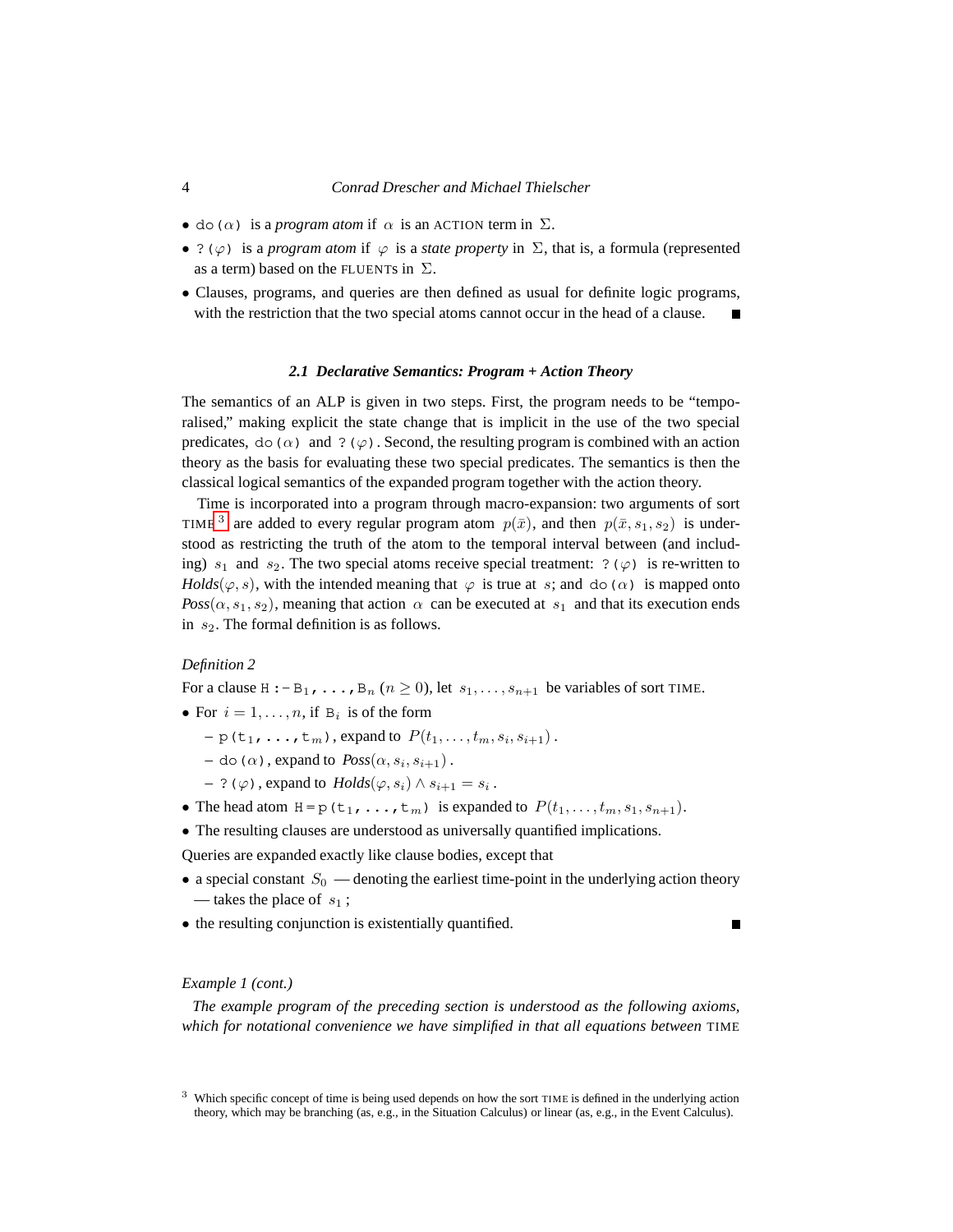*variables have been applied and then omitted.*

 $(\forall)$ Explore $(c, b, s_1, s_1) \subset$  Holds $(At(Agent, x), s) \wedge$ Holds $(At(Gold, x), s_1)$  $(\forall)$ Explore $(c, b, s_1, s_4) \subset$  Holds $(At(Agent, x), s_1) \wedge$  Select $(y, c, c', s_1, s_2) \wedge$  $Poss(Go(y), s_2, s_3) \wedge Explorer(c', [x|b], s_3, s_4)$  $(\forall)$ Explore $(c, [x|b], s_1, s_3) \subset \text{Poss}(\text{Go}(x), s_1, s_2) \wedge \text{Explore}(c, b, s_2, s_3)$  $(\forall)$ Select $(x, [x|x'], x', s_1, s_1) \subset$  true (∀)Select(x, [y|x'], [y|y'], s<sub>1</sub>, s<sub>2</sub>) ⊂ Select(x, x', y', s<sub>1</sub>, s<sub>2</sub>)

*The resulting theory constitutes a purely logical axiomatisation of the agent's strategy, which provides the basis for logical entailment. For instance, macro-expanding the query* :- explore (C, []) *from the above example results in the temporalised logical formula*  $(\exists s)$  Explore $(C, [\cdot], S_0, s)$ *. If this formula follows from the axioms above, then that means that the strategy can be successfully executed, starting at*  $S_0$ *, for the given list of choice points* C *. Whether this is actually the case of course depends on the additional action theory that is needed to evaluate the special atoms* Holds *and* Poss *in a macroexpanded program.*  $\blacksquare$ 

Macro-expansion provides the first part of the declarative semantics of an agent logic program; the second part is given by an action theory in form of a logical axiomatisation of actions and their effects. The overall declarative semantics of agent logic programs is given by the axiomatisation consisting of the action theory and the expanded program.

Let us next introduce the fragment of the UAC corresponding to the Fluent Calculus. The UAC that is used to axiomatise the action theory is based on many-sorted first order logic with equality and the four sorts TIME, FLUENT, OBJECT, and ACTION. By convention variable symbols  $s, f, x$ , and  $a$  are used for terms of sort TIME, FLUENT, OBJECT, and ACTION, respectively. Fluents are reified, and the standard predicate  $Holds: FLUENT \times$ TIME indicates whether a fluent is true at a particular time. The predicate  $Poss(a, s_1, s_2)$ means that action  $\alpha$  can be executed at  $s_1$  and that its execution ends in  $s_2$ . The number of function symbols into sorts FLUENT and ACTION is finite.

# <span id="page-4-0"></span>*Definition 3* (*Action Theory Formula Types*)

We stipulate that the following formula types are used by action theories:

- State formulas express what is true at particular times: A *state formula*  $\Phi[\bar{s}]$  *in*  $\bar{s}$ is a first-order formula with free variables  $\bar{s}$  where
	- for each occurrence of  $Holds(f, s)$  we have  $s \in \overline{s}$ ;
	- **—** predicate *Poss* does not occur.

A state formula is *pure* if it does not mention predicates other than *Holds*.

- A *state property*  $\phi$  is an expression built from the standard logical connectives and terms  $F(\bar{x})$  of sort FLUENT. With a slight abuse of notation, by  $Holds(\phi, s)$  we denote the state formula obtained from state property  $\phi$  by replacing every occurrence of a fluent f by  $Holds(f, s)$ . In an expanded program  $\Pi$  we always treat  $Holds(\phi, s)$  as atomic. State properties are used by agent logic programs in ? (Phi) atoms.
- The *initial state axiom* is a state formula  $\phi(S_0)$  in  $S_0$ , where  $S_0$  denotes the initial situation.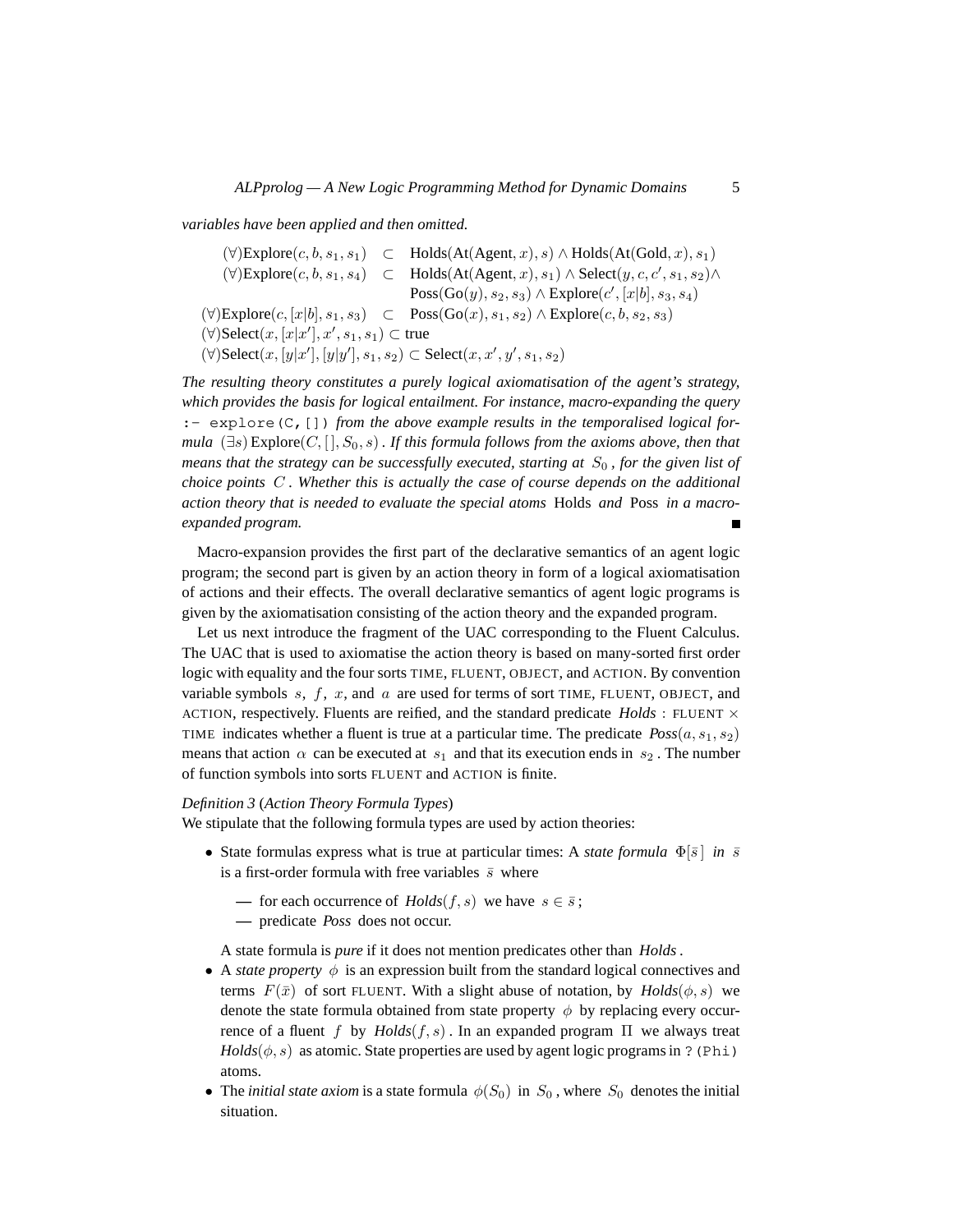• An *action precondition axiom* is of the form

 $(\forall)$ *Poss* $(A(\bar{x}), s_1, s_2) \equiv \pi_A[s_1] \wedge s_2 = Do(A(\bar{x}), s_1),$ 

where  $\pi_A[s_1]$  is a state formula in  $s_1$  with free variables among  $s_1, \bar{x}$ . This axiom illustrates how different actions lead to different situation terms  $Do(A(\bar{x}), s_1)$ . Situations constitute the sort TIME in the Fluent Calculus and provide a branching time structure.

• *Effect axioms* are of the form

$$
Poss(A(\vec{x}), s_1, s_2) \supset
$$
  
\n
$$
\bigvee_k (\exists \vec{y}_k)(\Phi_k[s_1] \land (\forall f)[(\bigvee_i f = f_{ki} \lor (Holds(f, s_1) \land \bigwedge_j f \neq g_{kj}))
$$
  
\n
$$
= Holds(f, s_2)]).
$$

Such an effect axiom has  $k$  different cases that can apply — these are identified by the case selection formulas  $\Phi_k[s_1]$  which are state formulas in  $s_1$  with free variables among  $s_1, \vec{x}, \vec{y}_i$ . The  $f_{ki}$  (and  $g_{kj}$ , respectively) are fluent terms with variables among  $\vec{x}, \vec{y}_k$  and describe the positive (or, respectively, negative) effects of the action, given that case  $k$  applies.

- *Domain constraints* are universally quantified state formulas  $(\forall s) \delta[s]$  in s.
- *Auxiliary axioms* are domain-dependent, but time-independent, additional axioms such as e.g. an axiomatisation of finite domain constraints.

An action theory D is given by an initial state axiom  $\mathcal{D}_{Init}$ , finite sets  $\mathcal{D}_{Poss}$  and  $\mathcal{D}_{Effects}$ of precondition and effect axioms. Moreover domain constraints  $\mathcal{D}_{dc}$  and auxiliary axioms  $\mathcal{D}_{\text{aux}}$  may be included. For illustration, the following is a background axiomatisation for our example scenario as a basic Fluent Calculus theory in the UAC.

# *Example 1 (cont.)*

*Our example program can be supported by the following domain theory.*

• *Initial state axiom*

 $Holds(At(Agent, 1), S_0) \wedge Holds(At(Gold, 4), S_0)$ 

• *Precondition axiom*

$$
Poss(Go(y), s_1, s_2) \equiv (\exists x)(\text{Holds}(\text{At}(\text{Agent}, x), s_1) \land (y = x + 1 \lor y = x - 1))
$$
  
 
$$
\land s_2 = Do(Go(y), s_1)
$$

• *Effect axiom*

 $Poss(Go(y), s_1, s_2) \supset$  $(\exists x)$ (Holds(At(Agent, x), s<sub>1</sub>) ∧  $[(\forall f) \text{Holds}(f, s_2) \equiv (\text{Holds}(f, s_1) \vee f = \text{At}(\text{Agent}, y)) \wedge f \neq \text{At}(\text{Agent}, x)].$ 

*Given this (admittedly very simple, for the sake of illustration) specification of the background action theory, the axiomatisation of the agent's strategy from above entails, for example,* (∃s) Explore([2, 3, 4, 5], [ ], S0, s) *. This can be shown as follows. First, observe that the background theory entails*

```
Holds(At(Agent, 4), S) \wedge Holds(At(Gold, 4), S),
```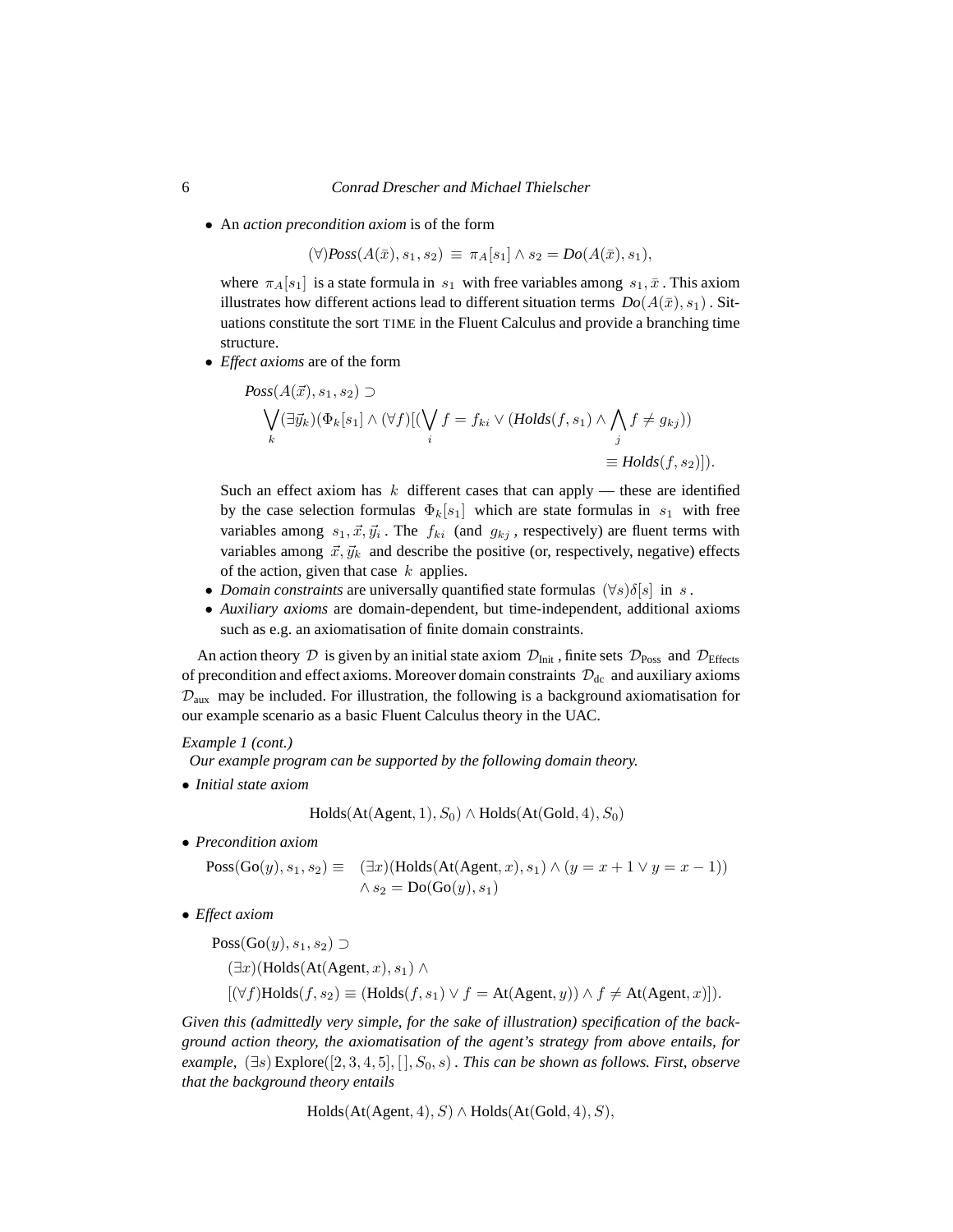*where* S denotes the situation term  $Do(Go(4), Do(Go(3), Do(Go(2), S_0)))$ . It follows *that* Explore([5], [3, 2, 1], S, S) *according to the first clause of our example ALP. Con*sider, now, the situation  $S' = Do(Go(3), Do(Go(2), S_0))$ , then action theory and strategy *together imply*

# $Holds(At(Agent, 3), S') \wedge Select(4, [4, 5], [5], S', S') \wedge Poss(Go(4), S', S)$

*By using this in turn, along with* Explore([5], [3, 2, 1], S, S) *from above, according to the* second program clause we obtain Explore([4, 5], [2, 1], S', S). Continuing this line of rea*soning, it can be shown that*

> Explore $([3, 4, 5], [1], Do(Go(2), S_0), S)$ *and hence,*  $\quad$  Explore $([2, 3, 4, 5], [[, S_0, S])$

*This proves the claim that*  $(\exists s)$  Explore $([2, 3, 4, 5], [[, S_0, s)]$ . On the other hand e.g. the *query*  $(\exists s)$  Explore $([2, 4], [ \cdot, S_0, s)$  *is not entailed under the given background theory: Without location* 3 *among the choice points, the strategy does not allow the agent to reach the only location that is known to house gold.*

#### *2.2 Operational Semantics: Proof Calculi*

We have developed two sound and complete proof calculi for ALPs that both assume the existence of a suitable reasoner for the underlying action theory [\(Drescher et al. 2009\)](#page-15-5).

The first proof calculus is plain SLD-resolution, only that *Holds*- and *Poss* -atoms are evaluated against the action theory. This calculus is sound and complete if the underlying action theory has the witness property: That is, whenever  $\mathcal{D} \models (\exists x) \phi(x)$  then there is a substitution  $\theta$  such that  $\mathcal{D} \models (\forall)\phi(x)\theta$ . Note that in general action theories may violate the witness property, as they may include disjunctive or purely existential information; consider e.g. the case  $Holds(At(Gold, 4), S_0) \lor Holds(At(Gold, 5), S_0)$ , where the exact location of the gold is unknown.

Hence the second proof calculus, intended for the general case, resorts to constraint logic programming, and the notion of a disjunctive substitution: Still assuming that the gold is located at one of two locations the query  $\mathcal{D} \models (\exists x)$ *Holds*( $At(Gold, x)$ ) can now be answered positively via the disjunctive substitution  $x \to 4 \vee x \to 5$ . Disjunctive substitution together with the respective principle of reasoning by cases are a powerful means for inferring conditional plans.

For the online control of agents, however, assuming a particular case is unsafe. But if we use the plain SLD-resolution-based ALP proof calculus on top of action theories that lack the witness property we obtain a nice characterisation of cautious behaviour in a world of unknowns (albeit at the cost of sacrificing logical completeness). For ALPprolog this is the setting that we use.

In both proof calculi we adopt the "leftmost" computation rule familiar from Prolog. This has many advantages: First, it simplifies the implementation, as this can be based on existing mature Prolog technology. Second, state properties can always be evaluated against a description of the "current" state. Last, but not least, this ensures that actions are executed in the order intended by the programmer — this is of no small importance for the online control of agents.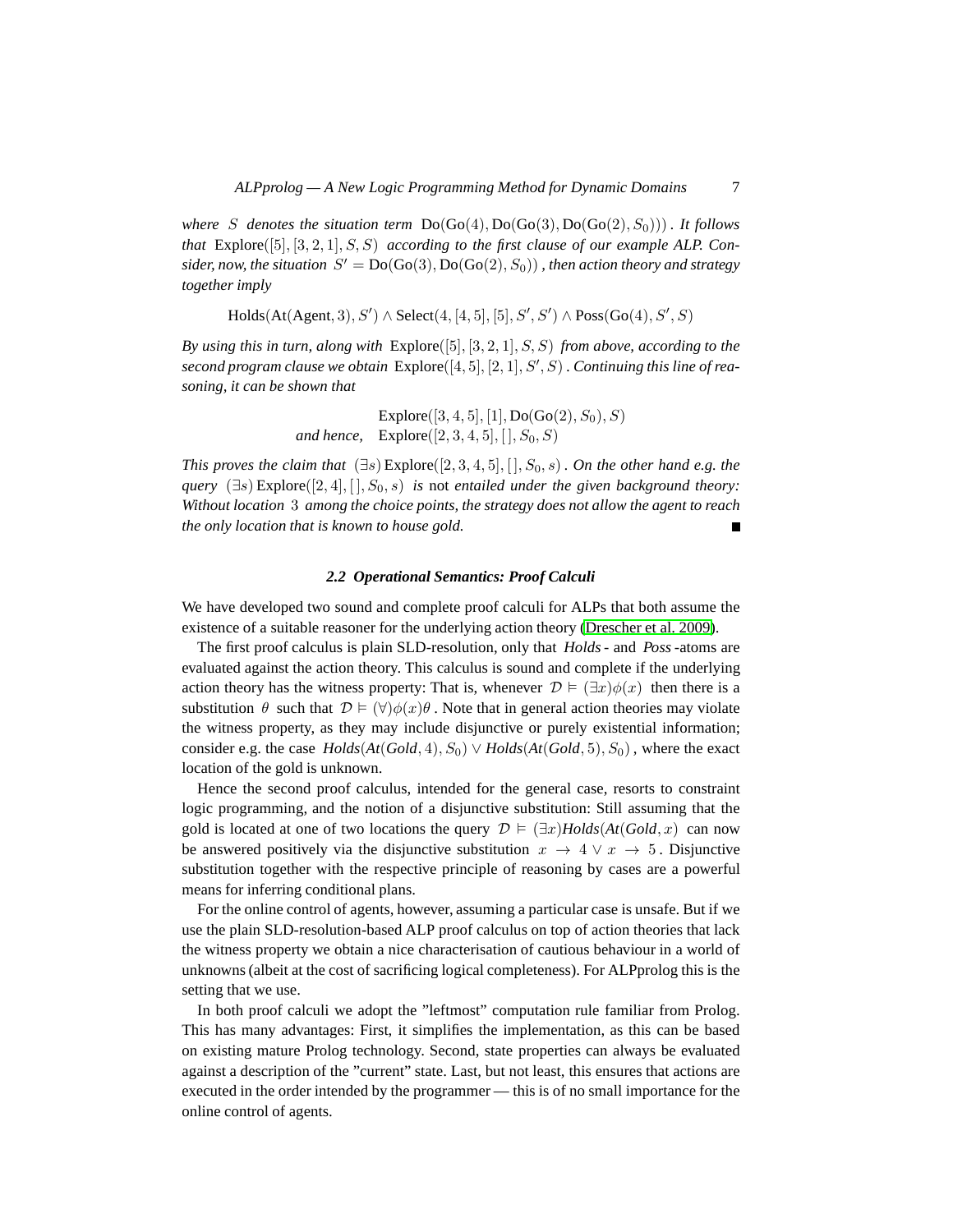#### **3 ALPprolog**

<span id="page-7-0"></span>We next present ALPprolog — an implementation of the ALP framework atop of action theories in a version of the Fluent Calculus that

- uses (a notational variant of) propositional logic for describing state properties;
- is restricted to actions with ground deterministic effects; and
- includes sensing actions.

The intended application domain for ALPprolog is the online control of agents in dynamic domains with incomplete information.

#### *3.1 ALPprolog Programs*

An ALPprolog program is an ALP that respects the following restrictions on the ? (Phi) atoms in the program:

- All occurrences of non-fluent expressions in  $\phi$  are positive.
- So called sense fluents  $S(\vec{x})$  that represent the interface to a sensor may only occur in the form ?(s(X)). Sense fluents are formally introduced below.

Because ALPprolog programs are meant for online execution the programmer must ensure that no backtracking over action executions occurs, by inserting cuts after all action occurrences. Observe that this applies to sensing actions, too. It is readily checked that after the insertion of cuts — the ALP from example [1](#page-2-0) satisfies all of the above conditions.

# *3.2 Propositional Fluent Calculus*

In this section we introduce the announced propositional fragment of the Fluent Calculus. The discussion of sensing is deferred until section [3.3.](#page-9-0)

For ease of modelling we admit finitely many ground terms for fluents and objects, instead of working directly with propositional letters. An action domain  $D$  is then made propositional by including the respective domain closure axioms. For actions, objects, and fluents unique name axioms are included — hence we can avoid equality reasoning.

The basic building block of both the propositional Fluent Calculus and ALPprolog are the so-called prime implicates of a state formula  $\phi(s)$ :

# *Definition 4* (*Prime Implicate*)

A clause  $\psi$  is a *prime implicate* of  $\phi$  iff it is entailed by  $\phi$ , is not a tautology, and is not entailed by another prime implicate.

The prime implicates of a formula are free from redundancy — all tautologies and implied clauses have been deleted. For any state formula an equivalent *prime state formula* can be obtained by first transforming the state formula into a set of clauses, and by then closing this set under resolution, and the deletion of subsumed clauses and tautologies.

Prime state formulas have the following nice property: Let  $\phi$  be a prime state formula, and let  $\psi$  be some clause (not mentioning auxiliary predicates); then  $\psi$  is entailed by  $\phi$ if and only if it is subsumed by some prime implicate in  $\phi$ , a fact that has already been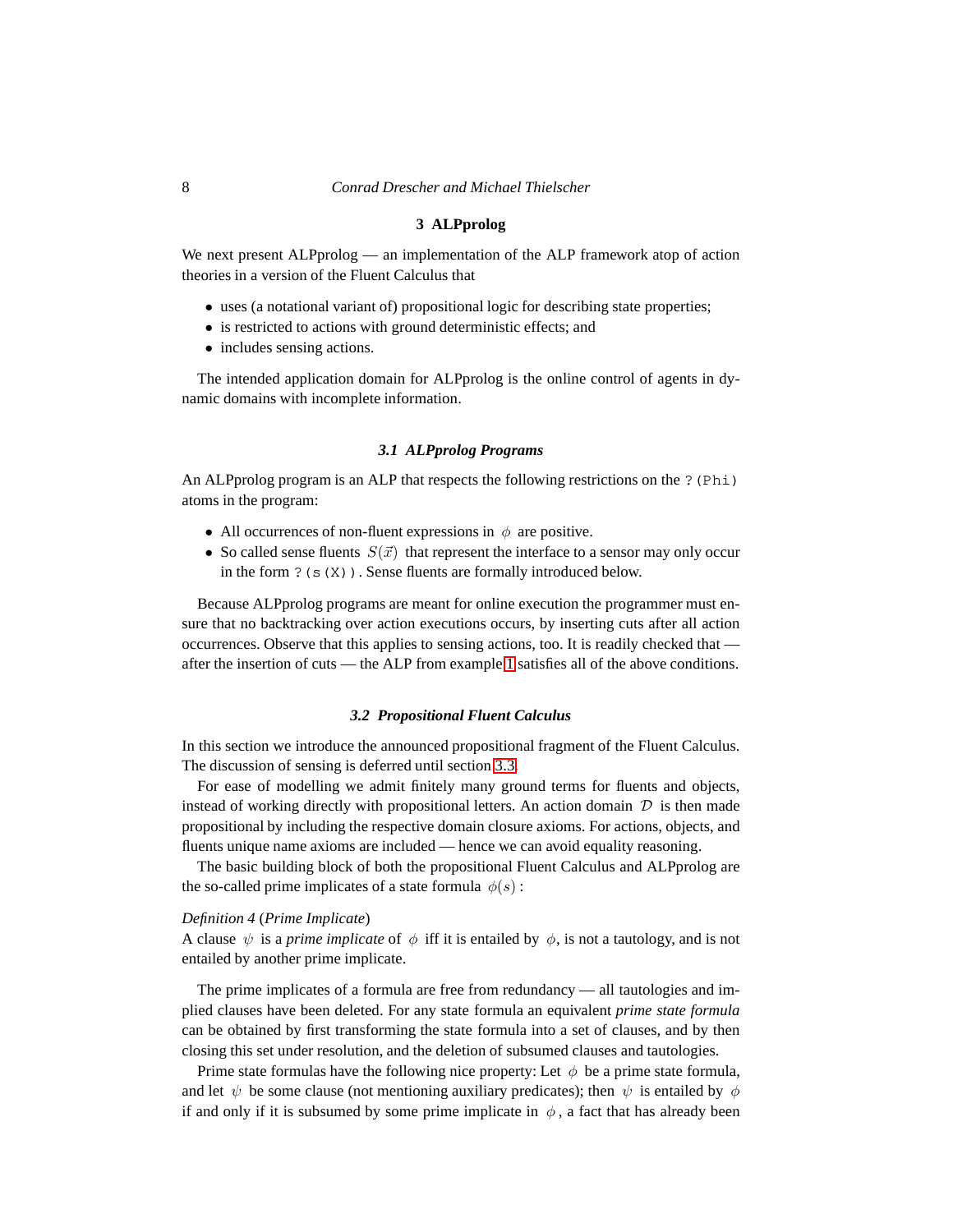exploited for Golog [\(Reiter 2001a;](#page-15-3) [Reiter 2001b\)](#page-15-10). This property will allow us to reduce reasoning about state knowledge in ALPprolog to simple list look-up operations.

Formally the propositional version of the Fluent Calculus is defined as follows.

### *Definition 5* (*Propositional Fluent Calculus Domain*)

We stipulate that the following properties hold in propositional Fluent Calculus domains:

- The initial state  $\mathcal{D}_{Init}$  is specified by a ground prime state formula.
- The state formulas  $\phi(s_1)$  in action preconditions  $Poss(a, s_1, s_2) \equiv \phi(s_1) \wedge s_2 =$  $Do(a, s<sub>1</sub>)$  are prime state formulas.
- The effect axioms are of the form

$$
Poss(A(\vec{x}), s_1, s_2) \supset
$$
  
\n
$$
\bigvee_k (\Phi_k[s_1] \wedge (\forall f)[(\bigvee_i f = f_{ki} \vee (Holds(f, s_1) \wedge \bigwedge_j f \neq g_{kj}))
$$
  
\n
$$
= Holds(f, s_2)]),
$$

where each  $\Phi_k[s_1]$  is a prime state formula. This implies that existentially quantified variables that may occur in case selection formulas (cf. definition [3\)](#page-4-0) have been eliminated by introducing additional cases.

• Only so-called *modular* domain constraints [\(Herzig and Varzinczak 2007\)](#page-15-11) may be included. Very roughly, domain constraints are modular if they can be compiled into the agent's initial state knowledge, and the effect axioms ensure that updated states also respect the domain constraints. In the Fluent Calculus this holds if the following two conditions are met [\(Thielscher 2011\)](#page-15-7): Condition [\(1\)](#page-8-0), says that for a state that is consistent with the domain constraints and in which an action  $A(\vec{x})$  is applicable, the condition  $\Phi_i[S]$  for at least one case i in the effect axiom for A holds. Condition [\(2\)](#page-8-1) requires that any possible update leads to a state that satisfies the domain constraints. Formally, let  $S, T$  be constants of sort TIME.  $\mathcal{D}_{dc}$  the domain constraints,  $\mathcal{D}_{Poss}$  the precondition axioms, and  $\mathcal{D}_{Effects}$  the effect axioms. The following must hold for every action  $A(\vec{x})$ : There exists  $i = 1, ..., n$  such that

<span id="page-8-0"></span>
$$
\models \mathcal{D}_{\text{dc}}[S] \land \pi_A[S] \land (\exists \vec{y}_i) \Phi_i[S], \tag{1}
$$

and for every such  $i$ ,

<span id="page-8-1"></span>
$$
\models \mathcal{D}_{\text{dc}}[S] \land \pi_A[S] \land \Upsilon_i[S,T] \supset \mathcal{D}_{\text{dc}}[T]. \tag{2}
$$

Non-modular, fully general domain constraints greatly complicate reasoning.

• Auxiliary time-independent axioms may be included if they can faithfully be represented in the Prolog dialect underlying the implementation. This deliberately sloppy condition is intended to allow the programmer to use her favourite Prolog library. However, we stipulate that auxiliary predicates occur only positively outside of  $\mathcal{D}_{aux}$ in the action domain  $D$  in order to ensure that they can safely be evaluated by Prolog. They also must not occur in the initial state formula at all. The update mechanism underlying ALPprolog can handle only ground effects. Hence, if auxiliary atoms are used in action preconditions, case selection formulas of effect axioms, then it is the burden of the programmer to ensure that these predicates always evaluate to ground terms on those variables that also occur in the action's effects.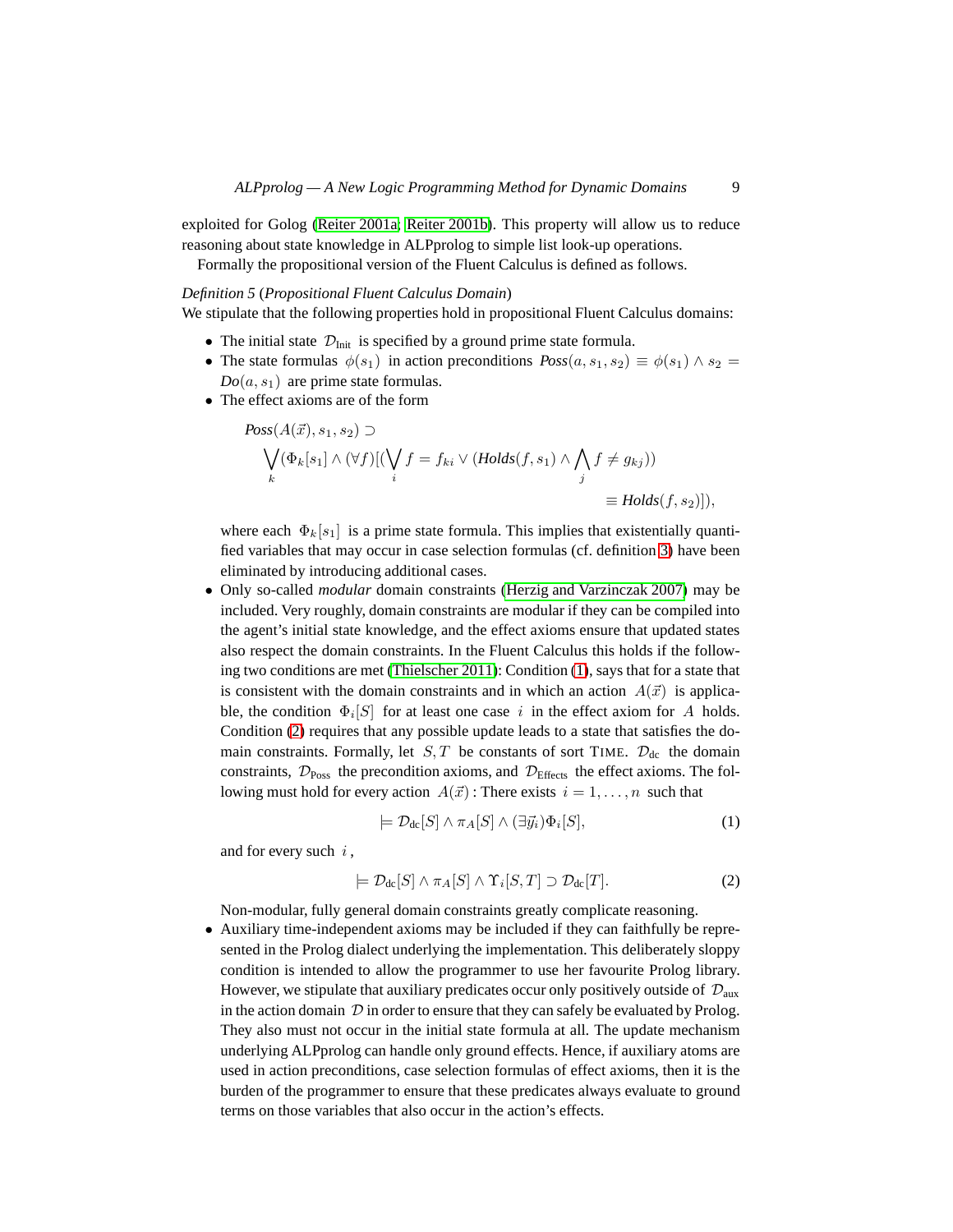On the one hand clearly every propositional Fluent Calculus domain can be transformed to this form. On the other hand it is well known that in general compiling away the quantifiers in a state formula can result in an exponential blow-up, as can the conversion to conjunctive normal form. We believe that the simplicity of reasoning with prime implicates outweighs this drawback.

Propositional action domains can still be non-deterministic. For example, for an applicable action two different cases may be applicable at the same time. The resulting state would then be determined only by the disjunction of the cases' effects. What is more, it would be logically unsound to consider only the effects of one of the cases. For the online control of agents in ALPprolog we stipulate that for an applicable action at most a single case applies, greatly simplifying the update of the agent's state knowledge.

# <span id="page-9-1"></span>*Definition 6* (*Deterministic Propositional Fluent Calculus*)

A propositional Fluent Calculus domain is deterministic if the following holds: Let  $a$  be an applicable ground action. Then there is at most one case of the action that is applicable in the given state.

For example, an action theory is deterministic if for each effect axiom all the cases are mutually exclusive. Next assume we have an applicable deterministic action with e.g. two case selection formulas  $\phi(s)$  and  $\neg \phi(s)$ , where neither case is implied by the current state. Here, instead of updating the current state with the disjunction of the respective effects, ALPprolog will employ incomplete reasoning.

# *3.3 Propositional Fluent Calculus with Sensing*

<span id="page-9-0"></span>We make the following assumptions concerning sensing: At any one time, a sensor may only return a single value from a fixed set  $R$  of ground terms, the *sensing results*. However, the meaning of such a sensing result may depend upon the concrete situation of the agent.

# *Example 1 (cont.)*

*Assume that now one of the cells in the maze contains a deadly threat to our gold-hunting agent. If the agent is next to a cell containing the threat she perceives a certain smell, otherwise she doesn't: She can sense whether one of the neighbouring cells is unsafe; but the actual neighbouring cells are only determined by the agent's current location.*

# <span id="page-9-2"></span>*Definition 7* (*Sensor Axiom*)

A sense fluent  $S(x)$  is a unary fluent that serves as interface to the sensor. We assume the sort SENSEFLUENT to be a subsort of sort FLUENT. A sensor axiom then is of the form

$$
(\forall s, x, \vec{y}) \text{Holds}(S(x), s) \equiv \bigvee_{R \in \mathcal{R}} x = R \land \phi(x, \vec{y}, s) \land \psi(x, \vec{y}, s),
$$

for a ground set of sensing results  $\mathcal R$ . Here  $\phi(x, \vec{y}, s)$  is a prime state formula that selects a meaning of the sensing result R, whereas the pure prime state formula  $\psi(x, \vec{y}, s)$  describes the selected meaning. We stipulate that sensor axioms (which are a form of domain constraint) may only be included if they are modular.

Clearly  $\phi(x, \vec{y}, s)$  should be chosen so as to be uniquely determined in each state. If auxiliary axioms are used in  $\phi(x, \vec{y}, s)$  then again the programmer must ensure that these evaluate to ground terms in order that a ground state representation can be maintained.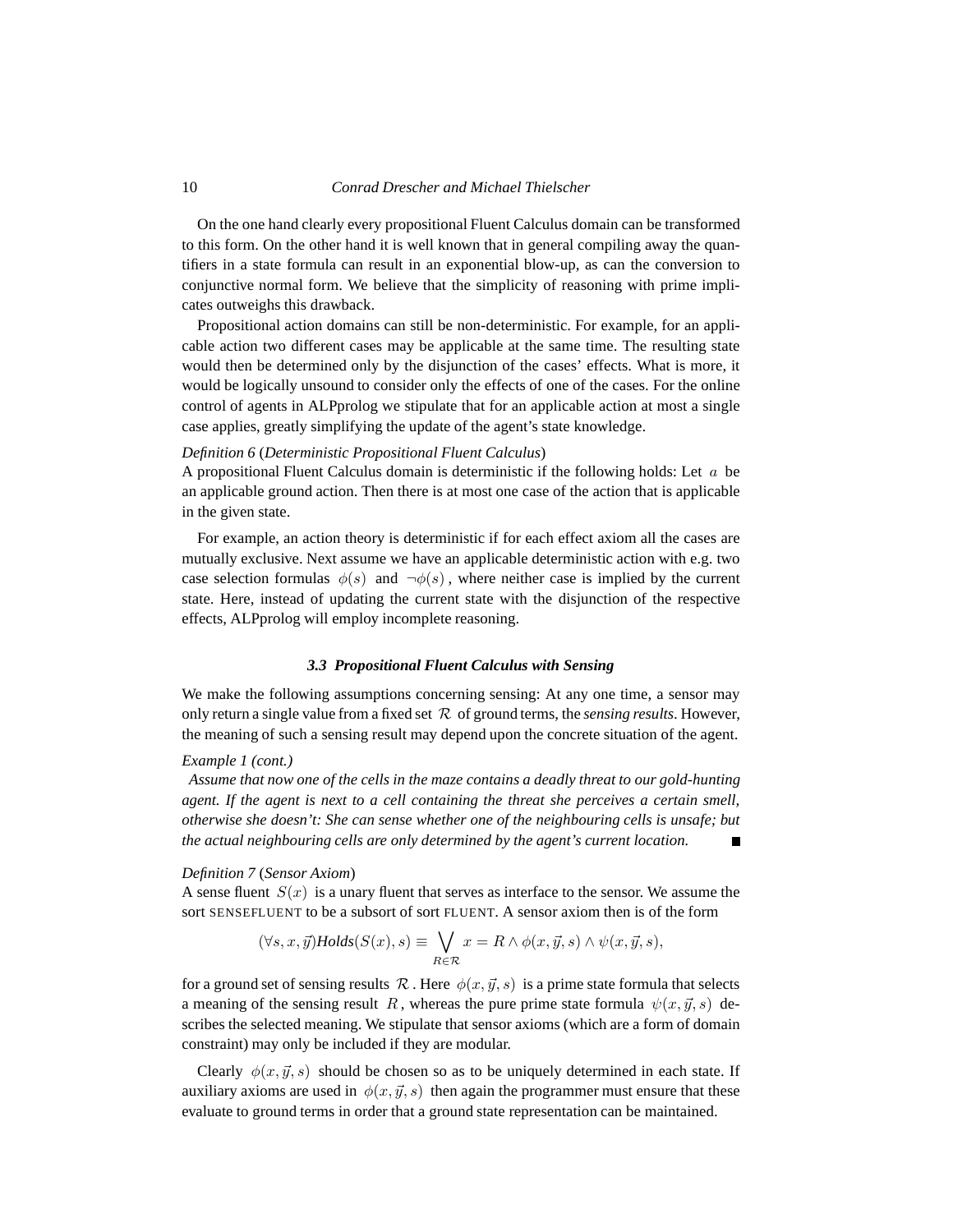*Example 1 (cont.) The following is the sensor axiom for our gold-hunter:*

 $(\forall)$ Holds(PerceiveSmell $(x), s$ )  $\equiv$  $x = \text{true} \wedge \text{Holds}(\text{At}(Agent, y), s) \wedge \text{Neighbors}(y, \vec{z}) \wedge \bigvee$  $z\in\bar{z}$  $Holds(ThreatAt(z), s)$ ∨  $x = \text{false} \land \text{Holds}(\text{At}(\text{Agent}, y), s) \land \text{Neighbors}(y, \vec{z}) \land \bigwedge$  $z\in\bar{z}$  $\neg$ Holds(ThreatAt(z), s))

Theoretically, the combination of sensing with the online control of an agent is quite challenging: It is logically sound to to consider the disjunction of all possible sensing results for offline reasoning. In the online setting, however, upon the observation of a sensing result we henceforth have to accept this result as being true; that is, at runtime we *add* the result to the action theory, something which is logically unsound. On the other hand, it also does not make sense to stipulate that the sensing result be known beforehand.

# *3.4 Action Theory Representation*

We continue by describing how the underlying action theory is represented in ALPprolog. As basic building block we need a representation for prime state formulas. For notational convenience we will represent  $(\neg)Holds(f, s)$  literals by the (possibly negated) fluent terms only, and, by an abuse of terminology, we will call such a term  $(\neg) f$  a fluent literal. A convenient Prolog representation for such a state formula is a list, where each element is either a literal (i.e. a unit clause) or a list of at least two literals (a non-unit clause). In the following we call such a list a PI-list.

# *Definition 8* (*Action Theory Representation*)

Action theories as defined in definition [6](#page-9-1) are represented in ALPprolog as follows:

- The initial state is specified by a Prolog fact initial\_state(PI-List)., where PI-List mentions only ground fluent literals. Domain constraints other than sensor axioms have to be compiled into PI-List.
- a Prolog fact action (A, Precond, EffAx)., for each action  $a$ , has to be included, where
	- **—** A is an action function symbol, possibly with object terms as arguments;
	- **—** Precond is a PI-list, the action's precondition;
	- **—** EffAx is a list of cases for the action's effects with each case being a pair Cond-Eff, where the effect's condition Cond is a PI-list, and the effects Eff are a list of fluent literals; and
	- **—** all variables in EffAx also occur in Precond.
- If present, auxiliary axioms  $\mathcal{D}_{aux}$  are represented by a set of Prolog clauses. The predicates defined in the auxiliary axioms must be declared explicitly by a fact aux(Aux)., where Aux denotes the listing of the respective predicate symbols.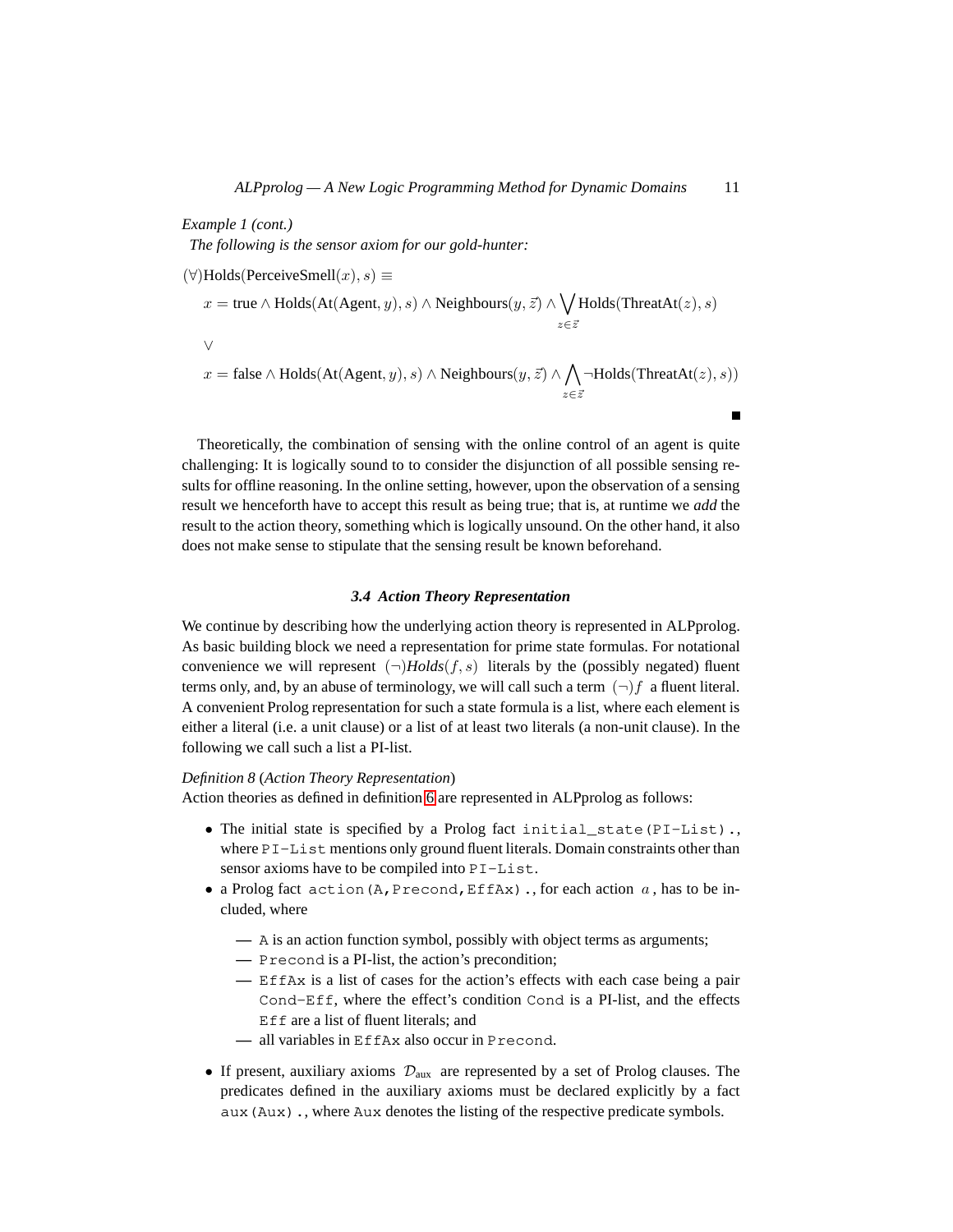The sensor axioms are represented as Prolog facts sensor\_axiom(s $(X)$ , Vals). where

- s is a sense fluent with object argument X; and
- Vals is a list of Val-Index-Meaning triples, where
	- **—** Val is a pair X-result\_i, where result\_i is the observed sensing result;
	- **—** Index is a PI-list consisting of unit clauses; and
	- **—** Meaning is a PI-list, mentioning only fluent literals and only variables from Val and Index.

The sense fluents have to be declared explicitly by a fact sensors(Sensors)., where Sensors is a listing of the respective function symbols. This is necessary in order to distinguish sense fluents, ordinary fluents, and auxiliary predicates in PI-lists.

# *3.5 Reasoning for ALPprolog*

Reasoning in ALPprolog works as follows: For evaluating the program atoms we readily resort to Prolog. The reasoner for the action theory is based on the principle of progression. Setting out from the initial state, upon each successful evaluation of an action's precondition against the current state description, we update the current state description by the action's effects.

Reasoning about the action comes in the following forms:

- Given a ground applicable action a, from the current state description  $\phi(s_1)$  and the action's positive and negative effects compute the description of the next state  $\psi(s_2)$  (the update problem).
- Given a description  $\phi(s)$  of the current state, check whether  $\{\phi(s)\}\cup \mathcal{D}_{aux} \models \psi(s)$ , where  $\psi(s)$  is some state formula in s, but not a sense fluent (the entailment problem).
- For a sensing action, i.e. a query  $Holds(S(x), s)$ , integrate the sensing results observed into the agent's state knowledge (the sensing problem).

In the following we consider each of these reasoning problems in turn.

#### *3.5.1 The Update Problem*

It turns out that solving the update problem is very simple. Let State be a ground PI-List, and let Update be a list of ground fluents. The representation of the next state is then computed in two steps:

- (1) First, all prime implicates in State that contain either an effect from Update, or its negation, are deleted, resulting in State1.
- (2) The next state NextState is given by the union of State1 and Update.

Starting from a ground initial state only ground states are computed.

The correctness of this procedure can be seen e.g. as follows: In [\(Liu et al. 2006;](#page-15-12) [Drescher et al. 2009\)](#page-14-1) algorithms for computing updates in a Fluent Calculus based upon Description Logics have been developed. The above update algorithm constitutes a special case of these algorithms.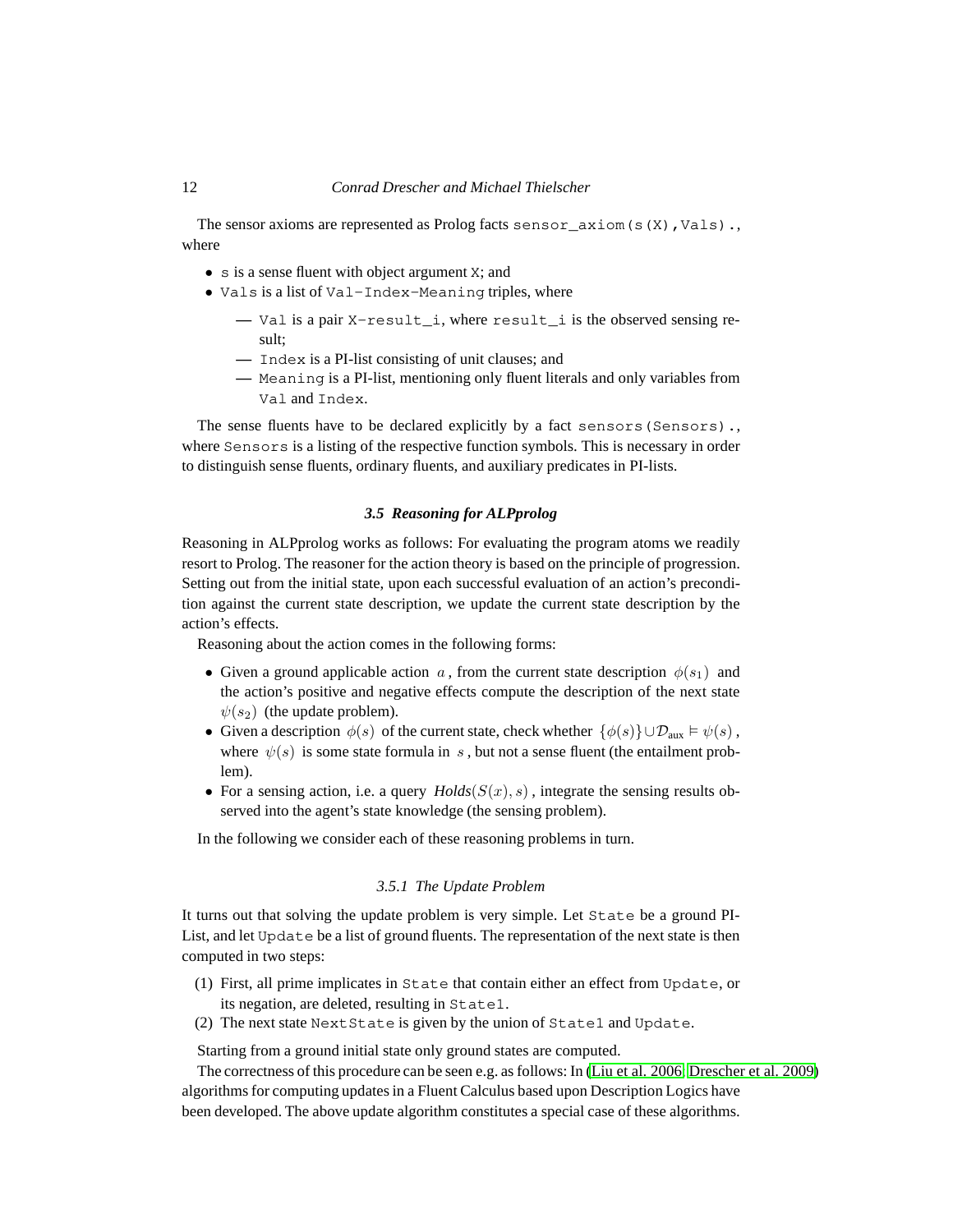#### *3.5.2 The Entailment Problem*

When evaluating a clause  $\psi$  against a ground prime state formula  $\phi$ ,  $\psi$  is first split into the fluent part  $\psi_1$ , and the non-fluent part  $\psi_2$ . It then holds that  $\psi$  is entailed by  $\phi$  if there is a ground substitution  $\theta$  such that

- $\psi_1 \theta$  is subsumed by some prime implicate in  $\phi$ ; or
- some auxiliary atom  $P(\vec{x})\theta$  from  $\psi_2$  can be derived from its defining Prolog clauses.

Computing that the clause  $\psi_1$  is subsumed by  $\phi$  can be done as follows:

- If  $\psi_1$  is a singleton, then it must be a prime implicate of  $\phi$  (modulo unification).
- Otherwise there must be a prime implicate in  $\phi$  that contains  $\psi_1$  (modulo unification).

Hence the entailment problem for ALPprolog can be solved by member, memberchk, and subset operations on sorted, duplicate-free lists.

The following example illustrates how reasoning in ALPprolog can be reduced to simple operation on lists. It also illustrates the limited form of reasoning about disjunctive information available in ALPprolog:

# *Example 2 (Disjunctions and Substitutions in ALPprolog)*

*Assume that the current state is given by* [[at(gold,4),at(gold,5)]]*. Then the query* ?([at(gold,X)]) *fails, because we don't consider disjunctive substitutions. However, on the same current state the query* ?( $\lceil \lceil \mathsf{at}(\mathsf{gold},X) \rceil, \mathsf{at}(\mathsf{gold},Y) \rceil \rceil$ ) *succeeds with* X=4 *and* Y=5*.*  $\blacksquare$ 

# *3.5.3 The Sensing Problem*

Sensing results have to be included into the agent's state knowledge every time a sensing action is performed, i.e. a literal  $?$  (s(X)) is evaluated. This works as follows:

- First we identify the appropriate sensor axiom sensor  $axiom(s(X),Vals)$ .
- Next we identify all the  $[X-result_i]$ -Index-Meaning triples in Vals such that result\_i matches the observed sensing result, and unify X with result\_i.
- We then locate the unique Index-Meaning s.t. the current state entails Index.
- Finally, we adjoin Meaning to the current state and transform this union to a PI-list.

# *3.6 Soundness of ALPprolog*

At the end of section [3.3](#page-9-0) we have already mentioned that adding sensing results to the action theory at runtime makes the subsequent reasoning logically unsound wrt. the original program plus action theory. If we add the set of sensing results observed throughout a run of an ALPprolog program, however, then we can obtain the following soundness result:

#### *Proposition 1 (Soundness of ALPprolog)*

*Let* Π *be a ALPprolog program on top of an action domain* D *. Let* Σ *be the union of the sensor results observed during a successful derivation of the ALPprolog query* Γ *with computed answer substitution*  $\theta$ *. Then*  $\mathcal{D} \cup \Pi \cup \Sigma \models \Gamma \theta$ *.*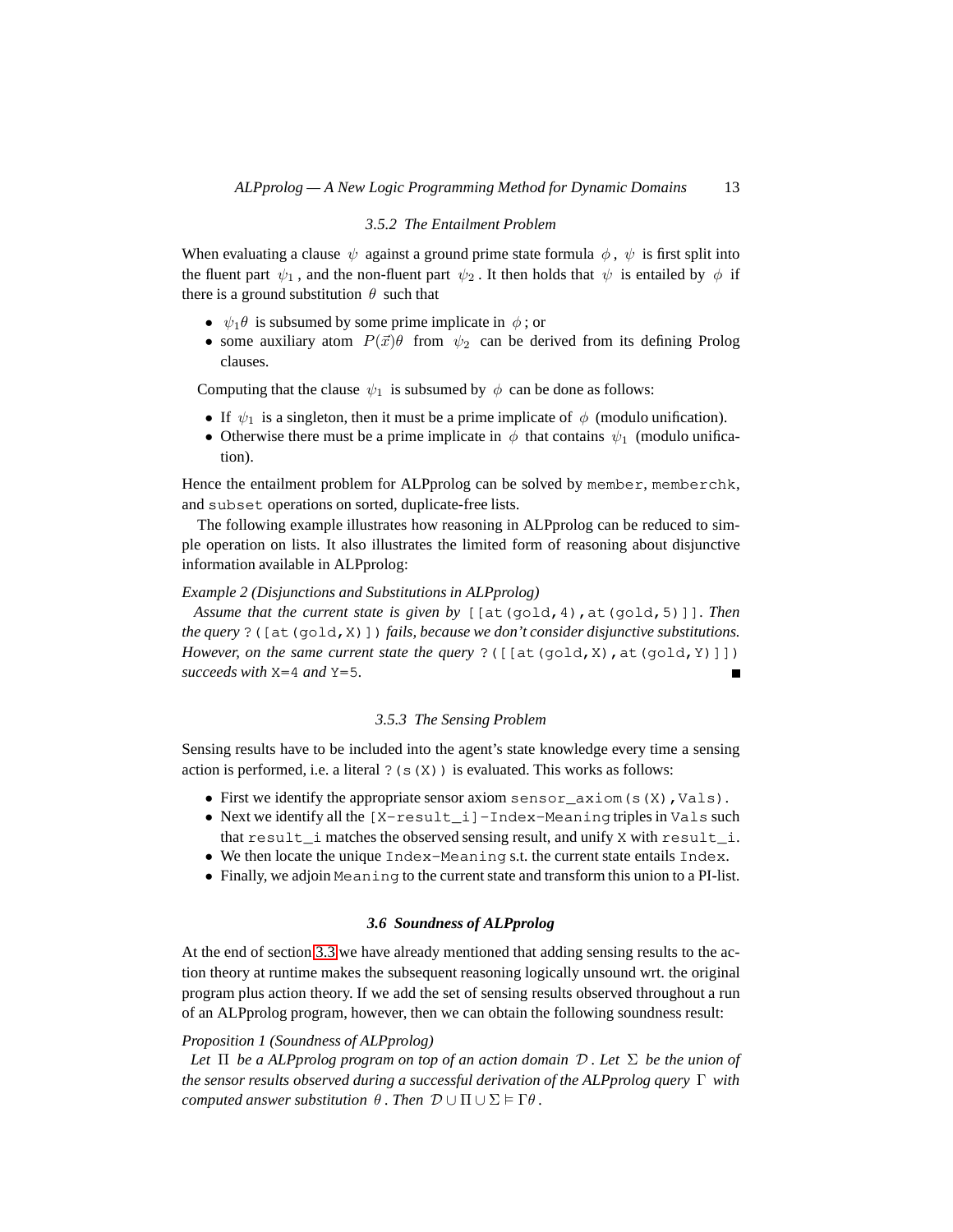#### *Proof (Sketch)*

It is well-known that SLD-resolution is sound for any ordinary program atom. A query  $(\exists)$ *Holds*( $\phi$ , s), where  $\phi$  is not a sense fluent, is only evaluated successfully if there is a substitution  $\theta$  such that  $\mathcal{D} \models (\forall)$ *Holds*( $\phi, s$ ) $\theta$ . Assume we observe the sensing result  $R_i \in \mathcal{R}$  for a sense fluent  $S(x, s)$ . In general we have (cf. Definition [7\)](#page-9-2):

$$
\mathcal{D} \vDash (\forall) \text{Holds}(S(x, s)) \land \bigvee_{R \in \mathcal{R}} x = R, \text{ but } \mathcal{D} \nvDash (\forall) \text{Holds}(S(x, s)) \land x = R_i.
$$

For soundness, we have to add the observed sensing result as an additional assumption to the theory:  $\mathcal{D} \cup \{Holds(S(R_i, s))\} \models (\forall) Holds(S(x, s)) \land x = R_i$ .

#### **4 Evaluation**

<span id="page-13-0"></span>We have evaluated the performance of ALPprolog via the so-called Wumpus World [\(Russell and Norvig 2003\)](#page-15-13) that is a well-known challenge problem in the reasoning about action community. Essentially, the Wumpus World is an extended version of the gold-hunter domain from example [1.](#page-2-0) The main features that make it a good challenge problem are incomplete information in the form of disjunctions and unknown propositions, and reasoning about sensing results.

We have used both Flux and ALPprolog to solve Wumpus Worlds of size up to  $32{\times}32.^{\,4}$  $32{\times}32.^{\,4}$  $32{\times}32.^{\,4}$ 

We have done this using three different modellings:

- (1) In [\(Thielscher 2005b\)](#page-15-14) a Flux model is described that uses quantification over variables — this is beyond ALPprolog.
- (2) We have evaluated both languages on a ground model.
- (3) We have artificially increased the size of the ground model by making the connections between cells part of the state knowledge.

A first observation is that both languages roughly scale equally well in all models. Using (1) Flux is slightly faster than ALPprolog using (2). Let us then point out that on ground models Flux and ALPprolog maintain the same state representation: Flux also computes the prime implicates. On the encoding (2) ALPprolog is roughly one order of magnitude faster than Flux, whereas on (3) the difference is already two orders of magnitude. The key to the good performance of ALPprolog then is that it handles large state representations well: By encoding states as *sorted* lists (of lists) some of the search effort necessary in Flux can be avoided. If, however, we use Flux' capability of handling quantified variables in the state knowledge for a more concise encoding, then ALPprolog and Flux are again on par, with Flux even having slightly the edge. In general, we expect ALPprolog to excel on problem domains that feature large state representations that are not easily compressed using quantification.

It has already been established that Flux gains continuously over standard Golog the more actions have to be performed [\(Thielscher 2005a\)](#page-15-1). As ALPprolog scales as well as Flux the same holds for ALPprolog and Golog. The version of Golog with periodically progressed state knowledge is slightly slower than Flux [\(Sardina and Vassos 2005\)](#page-15-9).

<span id="page-13-1"></span><sup>4</sup> The distribution of ALPprolog contains the Wumpus World example for both ALPprolog and Flux.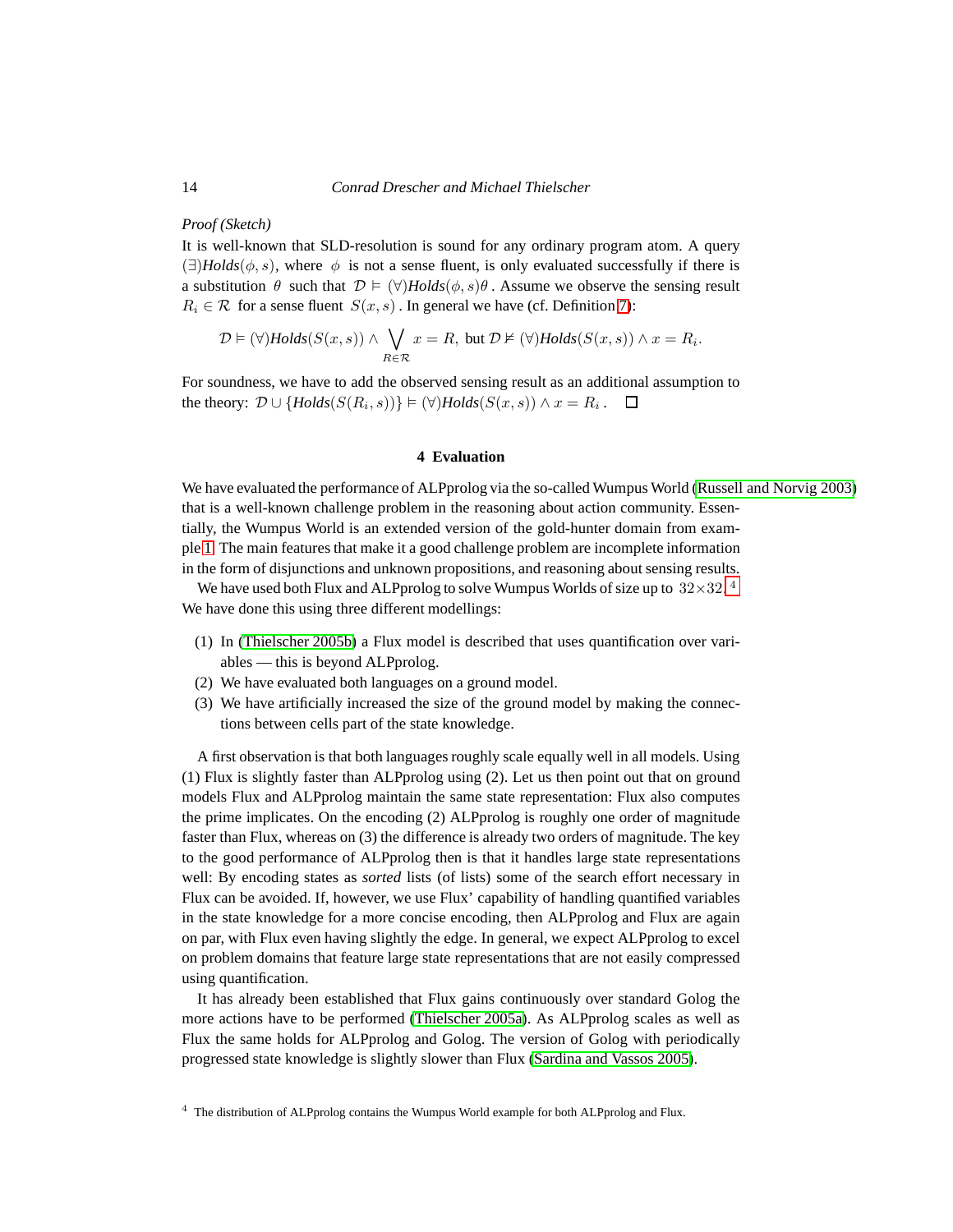Let us also compare ALPprolog, Flux, and Golog from a knowledge representation perspective: Both ALPprolog and Flux allow the programmer to define new auxiliary predicates for the agent strategy that are not present in the action theory, a practically very useful feature that is missing from Golog. Also, the propositional variables used in Golog instead of the finitely many ground terms used in ALPprolog make it hard for the programmer to fully exploit the power of Prolog's unification mechanism. In this regard Flux, on the other hand, excels in that the programmer can include fluents containing (possibly quantified) variables in the agent's state knowledge. Contrary to ALPprolog and Golog, however, Flux does not support arbitrary disjunctions.

#### **5 Conclusion and Future Work**

<span id="page-14-2"></span>In this work we have presented ALPprolog, an efficient logic programming language for the online control of autonomous agents in domains that feature incomplete information and sensing. On the one hand, it can be argued that the state-of-the-art languages Golog and Flux already successfully address this application domain. On the other hand, we have shown that ALPprolog excels because of its efficient reasoning with large ground state representations, something that we expect to be quite useful in practice.

For future work, there are two interesting directions: On the one hand it would be nice to extend ALPprolog to offline planning. The disjunctive substitutions in the general ALP proof calculus provide a powerful form of reasoning about conditional plans, or planning in the presence of sensing in the sense of (Levesque 1996).

On the other hand we plan to fruitfully apply ALPprolog in the domain of General Game Playing. General Game Playing (Genesereth et al. 2005) is a new exciting AI research challenge aiming at the integration of manifold AI techniques: A program (also called a player) is given an axiomatisation of the rules of a game. The player then computes a strategy/heuristic that it uses to play and hopefully win the game. The main challenge of General Game Playing consists of constructing suitable heuristics.

However, at its base the player also needs a means to represent, and reason about, the state of the game. Up to now the games played in General Game Playing have been restricted to complete information [\(Love et al. 2008\)](#page-15-15) — but clearly games with incomplete information constitute a bigger challenge [\(Thielscher 2010a\)](#page-15-16). We intend to include techniques from ALPprolog into the successful Flux-based Fluxplayer [\(Schiffel and Thielscher 2007\)](#page-15-17).

*Acknowledgements.* We appreciate the helpful comments by the reviewers. This work was partially supported by DFG Grant TH 541/14. C. Drescher wishes to acknowledge support by EPSRC Grant EP/G055114/1. M. Thielscher is the recipient of an Australian Research Council Future Fellowship (project number FT 0991348). He is also affiliated with the University of Western Sydney.

#### **References**

- <span id="page-14-0"></span>BORDINI, R., HÜBNER, J., AND WOOLDRIDGE, M. 2007. Programming Multi-Agent Systems in *AgentSpeak using Jason*. Wiley.
- <span id="page-14-1"></span>DRESCHER, C., LIU, H., BAADER, F., GUHLEMANN, S., PETERSOHN, U., STEINKE, P., AND